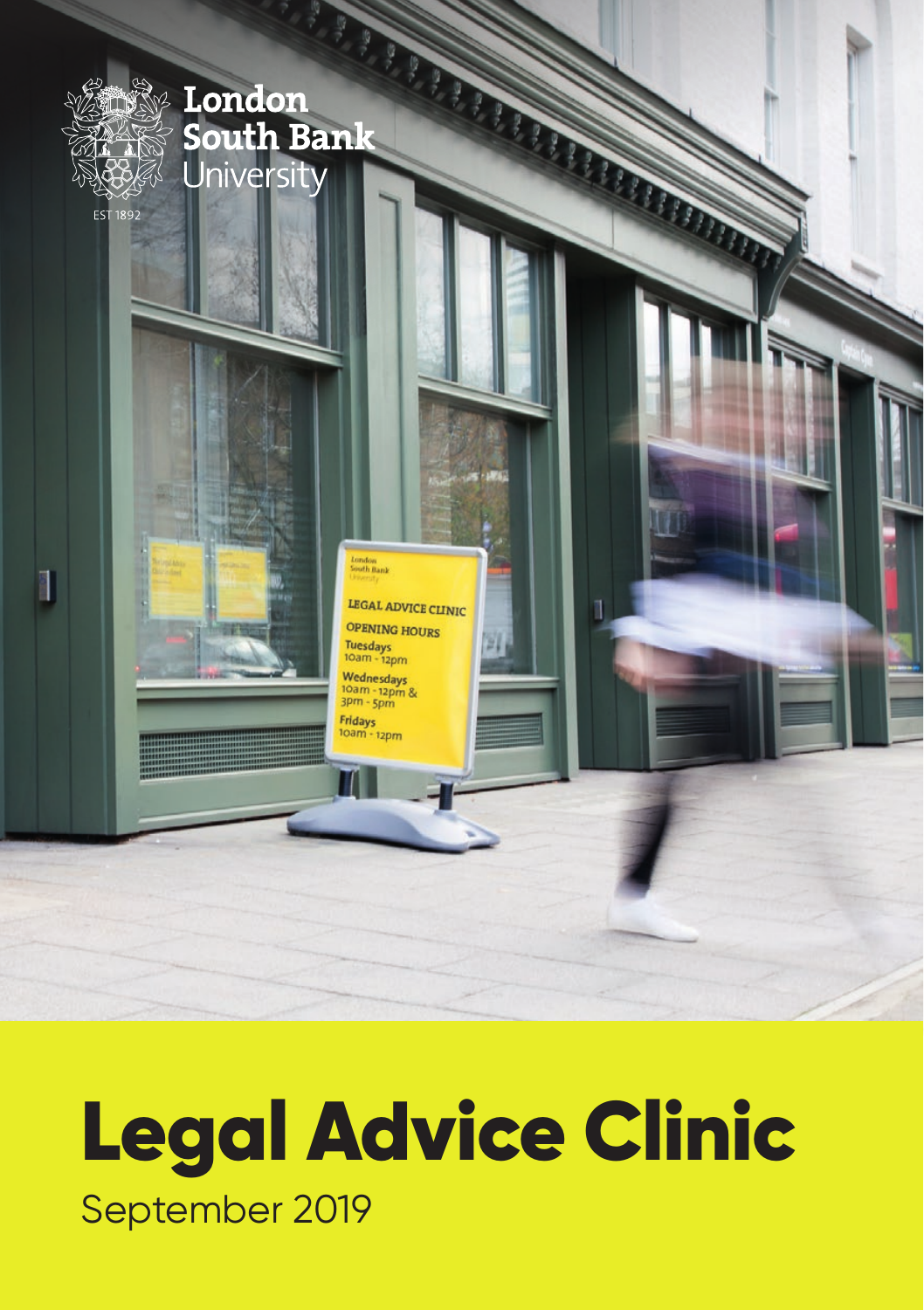The Legal Advice Clinic is a **free public drop-in advice service** staffed by LSBU law students working under the supervision of practising solicitors.



# We provide

- Basic information on any topic.
- **Generalist advice in any social welfare law matters** including family, housing, employment, welfare rights, consumer and debt (except immigration).
- **Specialist legal advice in family and housing** by appointment at Thursday evening sessions (accessible via an initial assessment at our daytime drop-in).



# Drop-in opening times

## **NEW! We have expanded our opening times:**

**Tuesdays:** 10am–12 pm **Wednesdays:** 10am–12pm **Wednesdays:** 3pm–5pm **Fridays:** 10am–12pm

## **Open Term Time only:**

- Tuesday 24 September 2019 Friday 13 December 2019
- Tuesday 28 January 2020 Friday 3 April 2020
- Tuesday 28 April 2020 Wednesday 6 May 2020 *(note the clinic will not be open on Friday 8 May 2020 as this day is a bank holiday)*

Our drop-in appointments last up to one hour.

If your enquiry is too complicated for us to deal with in that time, we will try to direct you to an appropriate local service.

Our drop-in sessions can get busy and we cannot guarantee that we will be able to see everybody. **Please arrive early to avoid disappointment.**

## **lsbu.ac.uk/legaladviceclinic**